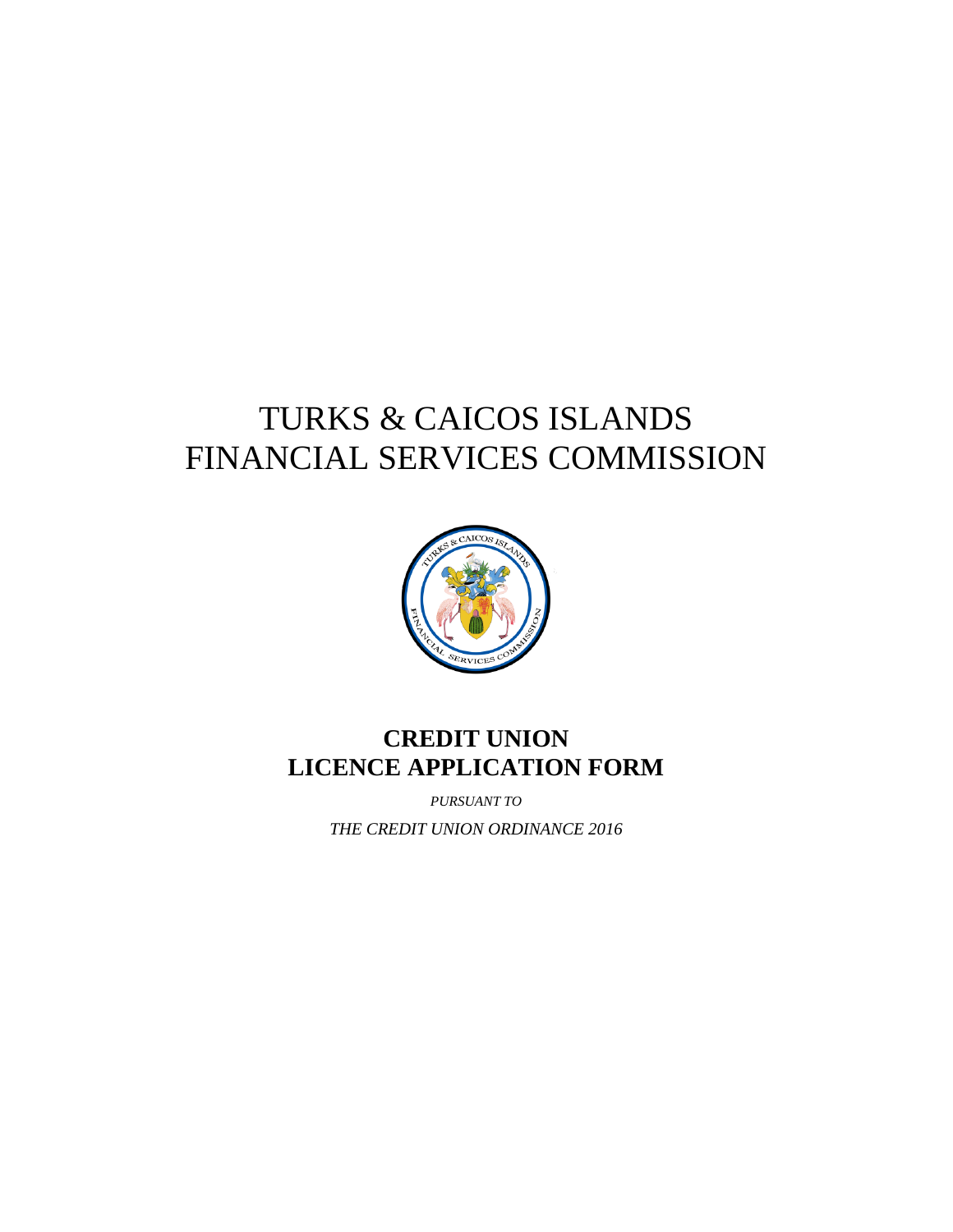#### **IMPORTANT NOTES**

- 1. Before completing this form, applicants should refer to the Credit Union Legislation and relevant guidelines issued by the Turks & Caicos Islands Financial Services Commission ("Commission").
- 2. ALL LICENCE APPLICANTS ARE REQUIRED TO MEET WITH THE COMMISSION'S BANK AND TRUST DEPARTMENT TO DISCUSS THEIR INTENTIONS PRIOR TO SUBMITTING AN APPLICATION.
- 3. This form must be submitted typed or written in BLOCK CAPITALS in black or blue ink.
- 4. Where the applicant believes that a question does not apply, the applicant should write "Not Applicable" or "N/A".
- 5. The Commission reserves the right to make such requests for additional information as it thinks fit under its general powers.
- 6. If there are any changes to the information furnished in this application prior to the issuance of the licence, the Commission must be notified immediately.
- 7. Two copies of the completed application with relevant supporting documentation should be sent to:-

**Bank & Trust Department Turks & Caicos Islands Financial Services Commission P. O. Box 140 Caribbean Place Plaza Leeward Highway Providenciales Turks & Caicos Islands, BWI**

If you require further assistance or have any queries in connection with this application, please contact the Bank and Trust Department by telephone at  $(649)$  946 – 5314/941-8311 or by fax at  $(649)$  941 –3569 or via email address: bd@tcifsc.tc. Additional information may also be found on our website at [www.tcifsc.tc.](http://www.tcifsc.tc/)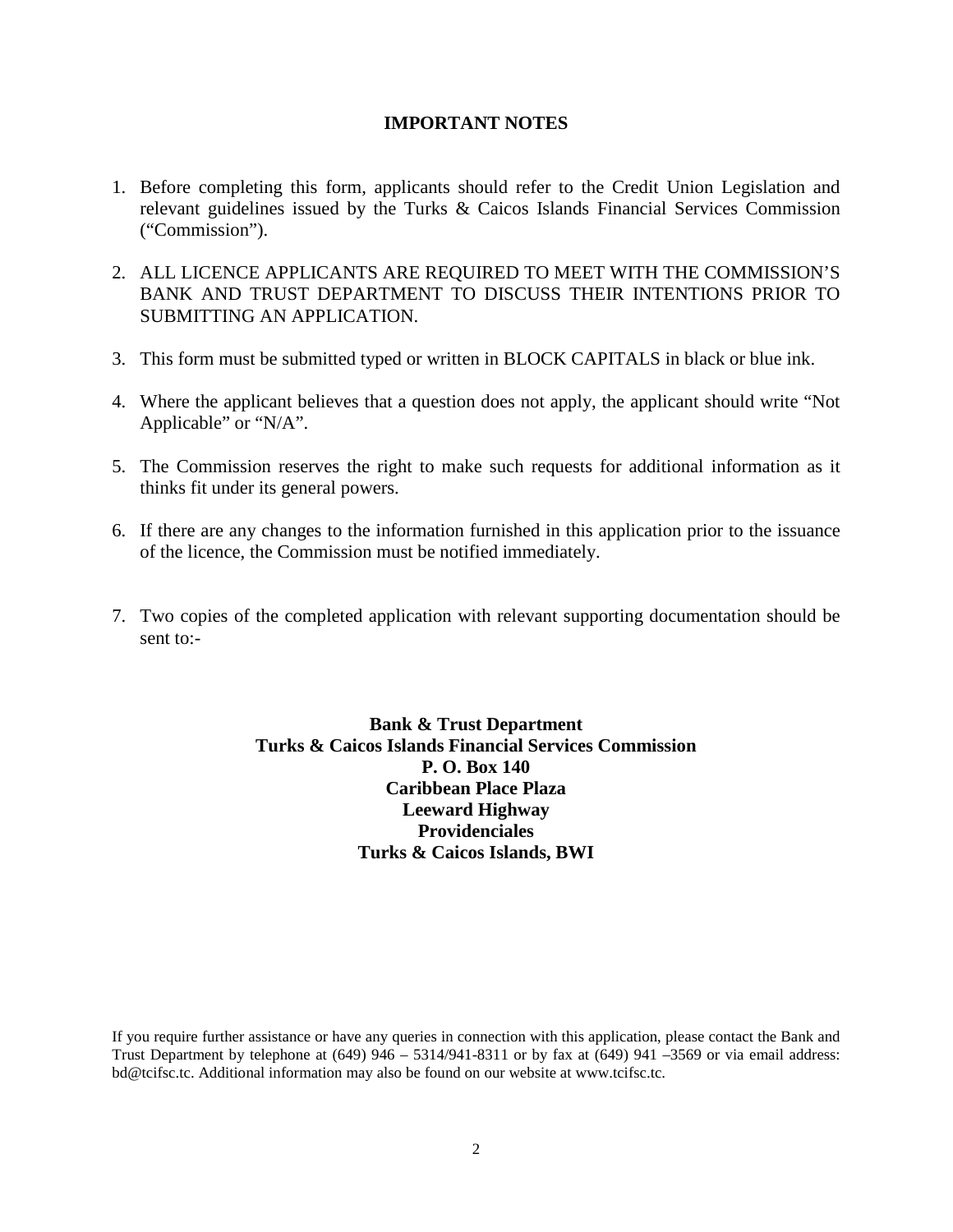|    | <b>APPLICATION</b><br><b>FOR</b><br><b>CREDIT UNION LICENCE</b>                                                                                                     |  |  |  |  |  |  |  |  |  |
|----|---------------------------------------------------------------------------------------------------------------------------------------------------------------------|--|--|--|--|--|--|--|--|--|
|    | An application for a credit union licence pursuant to the Credit Union Ordinance 2016 is hereby made by the persons<br>whose names and signatures appear hereunder. |  |  |  |  |  |  |  |  |  |
|    | <b>PART I: PRELIMINARY</b>                                                                                                                                          |  |  |  |  |  |  |  |  |  |
|    | 1. Proposed name of credit union:                                                                                                                                   |  |  |  |  |  |  |  |  |  |
|    |                                                                                                                                                                     |  |  |  |  |  |  |  |  |  |
| 2. | Proposed address of principal place of business                                                                                                                     |  |  |  |  |  |  |  |  |  |
|    |                                                                                                                                                                     |  |  |  |  |  |  |  |  |  |
|    |                                                                                                                                                                     |  |  |  |  |  |  |  |  |  |
|    |                                                                                                                                                                     |  |  |  |  |  |  |  |  |  |
|    |                                                                                                                                                                     |  |  |  |  |  |  |  |  |  |
| 3. |                                                                                                                                                                     |  |  |  |  |  |  |  |  |  |
|    |                                                                                                                                                                     |  |  |  |  |  |  |  |  |  |
|    |                                                                                                                                                                     |  |  |  |  |  |  |  |  |  |
|    |                                                                                                                                                                     |  |  |  |  |  |  |  |  |  |
|    |                                                                                                                                                                     |  |  |  |  |  |  |  |  |  |
|    |                                                                                                                                                                     |  |  |  |  |  |  |  |  |  |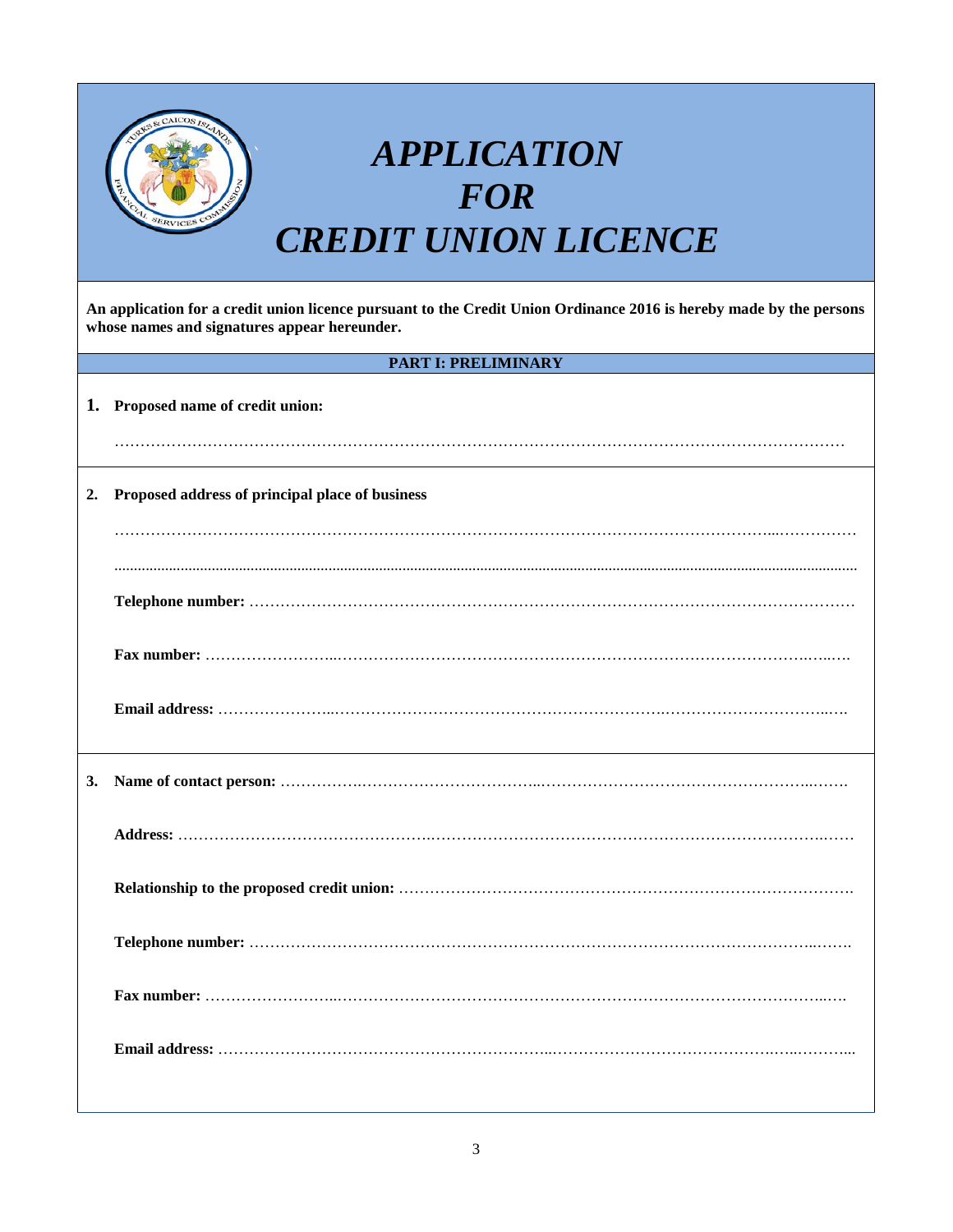|          | <b>PART II: DEFINING BOND</b>                                                                                          |
|----------|------------------------------------------------------------------------------------------------------------------------|
| 4.       | State the Defining Bond of Association shared by the members of the proposed credit union at the time of<br>licencing. |
|          |                                                                                                                        |
|          |                                                                                                                        |
|          |                                                                                                                        |
|          |                                                                                                                        |
|          |                                                                                                                        |
|          |                                                                                                                        |
|          |                                                                                                                        |
|          |                                                                                                                        |
|          |                                                                                                                        |
|          | PART III: ESTABLISHMENT AND MEMBERSHIP                                                                                 |
| 6.<br>7. | State the minimum number of shares required for each member and the par value of each share.<br>Par Value per share:   |
| ა.       |                                                                                                                        |
|          |                                                                                                                        |
|          |                                                                                                                        |
|          |                                                                                                                        |
|          |                                                                                                                        |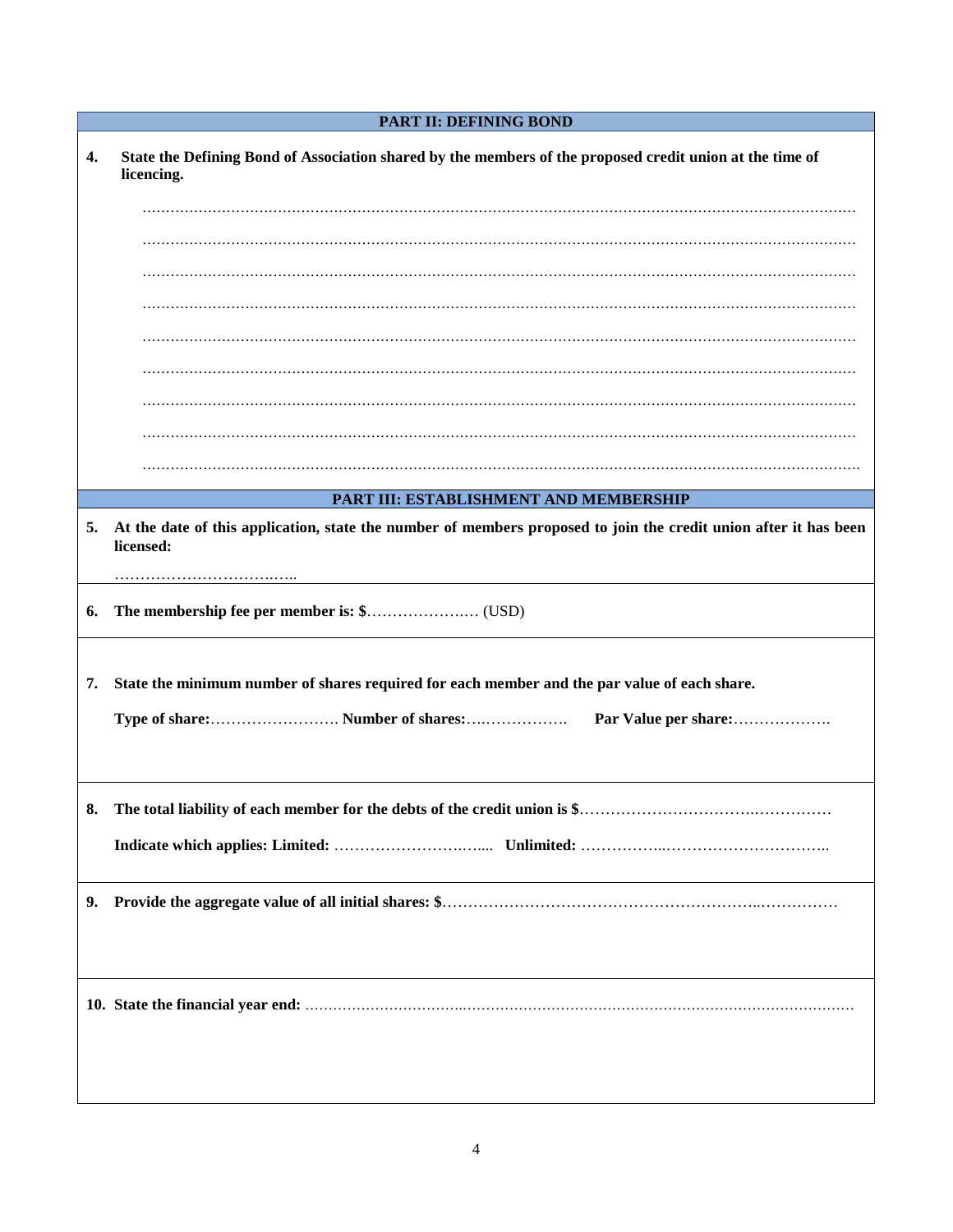#### **PART III: ANTI-MONEY LAUNDERING AND PREVENTION OF TERRORIST FINANCING**

| <b>Credit Union Ordinance 2016</b>                            |                                               |                                                                                                                        | 11. Name and address of the proposed Compliance Officer to be appointed in accordance with section 135 of the            |
|---------------------------------------------------------------|-----------------------------------------------|------------------------------------------------------------------------------------------------------------------------|--------------------------------------------------------------------------------------------------------------------------|
|                                                               |                                               |                                                                                                                        |                                                                                                                          |
|                                                               |                                               |                                                                                                                        |                                                                                                                          |
|                                                               |                                               | Anti-Money Laundering and Prevention of Terrorist Financing Regulations 2010 (Regulation 22)                           | 12. Name and address of the proposed Money Laundering Reporting Officer to be appointed in accordance with               |
|                                                               |                                               |                                                                                                                        |                                                                                                                          |
|                                                               |                                               |                                                                                                                        |                                                                                                                          |
|                                                               |                                               |                                                                                                                        |                                                                                                                          |
| the application)                                              |                                               |                                                                                                                        | (Refer to item 2 under Part VI - GENERAL REQUIREMENTS for the additional information and documentation to be appended to |
|                                                               |                                               | PART IV: EXTERNAL AUDITOR                                                                                              |                                                                                                                          |
| 13. Provide the following in respect of the proposed Auditor: |                                               |                                                                                                                        |                                                                                                                          |
| a)                                                            |                                               |                                                                                                                        |                                                                                                                          |
| b)                                                            |                                               |                                                                                                                        |                                                                                                                          |
| c)                                                            |                                               |                                                                                                                        |                                                                                                                          |
| $\rm d$                                                       |                                               | Attach letter from auditors indicating their willingness to accept the appointment.                                    |                                                                                                                          |
|                                                               |                                               | (Please be guided by the Commission's Guideline for the Appointment of External Auditors & Conduct of External Audits) |                                                                                                                          |
|                                                               |                                               |                                                                                                                        |                                                                                                                          |
|                                                               |                                               | <b>PART V: MANAGEMENT &amp; THE BOARD</b>                                                                              |                                                                                                                          |
| 14.<br>a)                                                     | Provide the following details in respect of:- | Persons who have consented to act as provisional Directors until the first general meeting:                            |                                                                                                                          |
|                                                               |                                               |                                                                                                                        |                                                                                                                          |
| <b>Full Name</b>                                              | Occupation                                    | <b>Position on the Board</b>                                                                                           | Signatures indicating consent to act as<br>a provisional Director.                                                       |
|                                                               |                                               |                                                                                                                        |                                                                                                                          |
|                                                               |                                               |                                                                                                                        |                                                                                                                          |
|                                                               |                                               |                                                                                                                        |                                                                                                                          |
|                                                               |                                               |                                                                                                                        |                                                                                                                          |
|                                                               |                                               |                                                                                                                        |                                                                                                                          |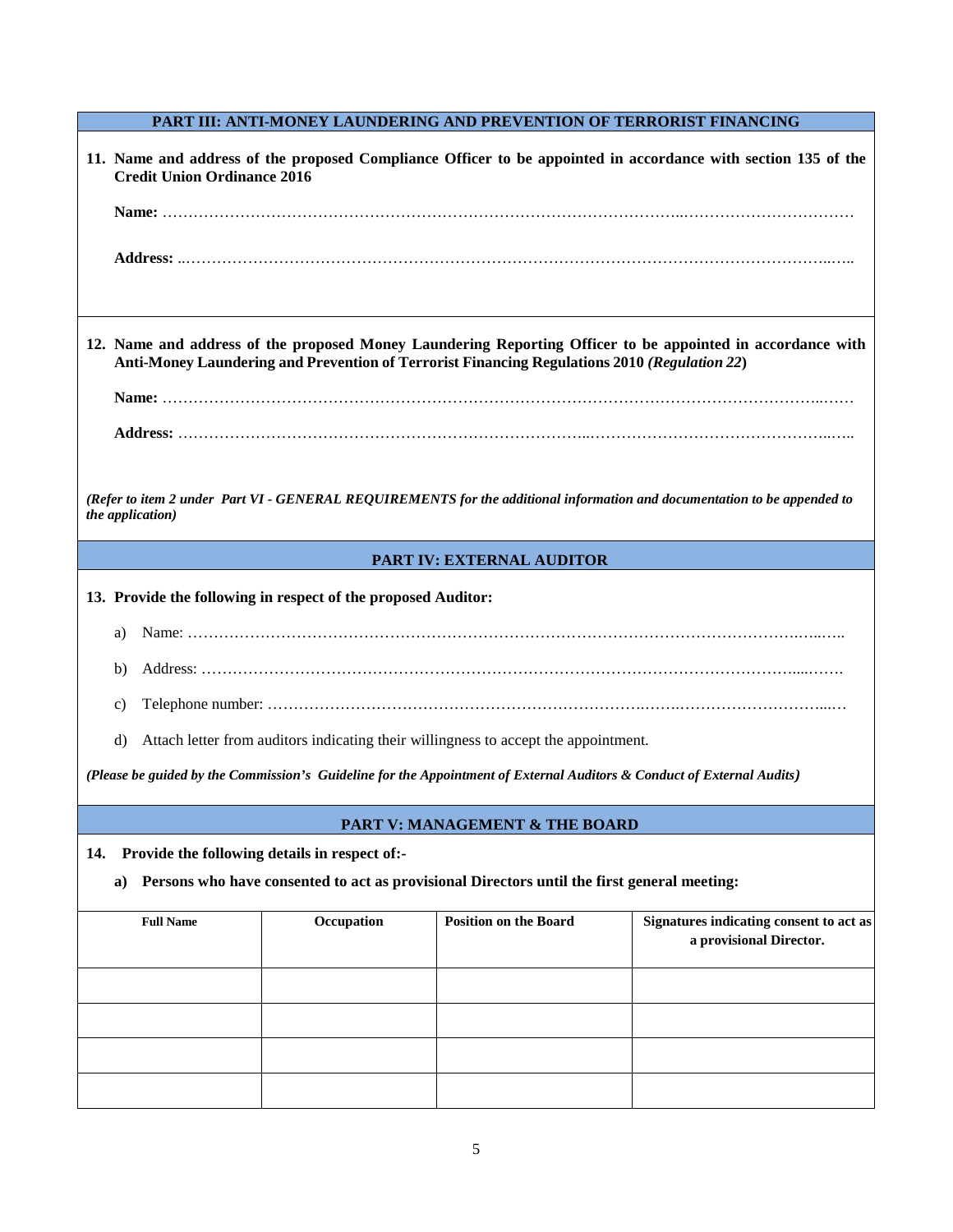|          | b) General Manager (Proposed)        |                |                                                                             |                                                           |
|----------|--------------------------------------|----------------|-----------------------------------------------------------------------------|-----------------------------------------------------------|
|          |                                      |                |                                                                             |                                                           |
|          |                                      |                |                                                                             |                                                           |
| $\bf c)$ | <b>Finance Manager (proposed)</b>    |                |                                                                             |                                                           |
|          |                                      |                |                                                                             |                                                           |
|          |                                      |                |                                                                             |                                                           |
| d)       | <b>Operations Manager (proposed)</b> |                |                                                                             |                                                           |
|          |                                      |                |                                                                             |                                                           |
|          |                                      |                |                                                                             |                                                           |
| $\bf{e}$ |                                      |                | Persons who have consented to act on the provisional Supervisory Committee: |                                                           |
|          | <b>Name</b>                          | <b>Address</b> | Occupation                                                                  | Signatures indicating consent to<br>act on the Committee. |
|          |                                      |                |                                                                             |                                                           |
|          |                                      |                |                                                                             |                                                           |

*(Refer to item 1 under Part V- GENERAL REQUIREMENTS for the additional information and documentation to be appended to the application for each person named in this section.)*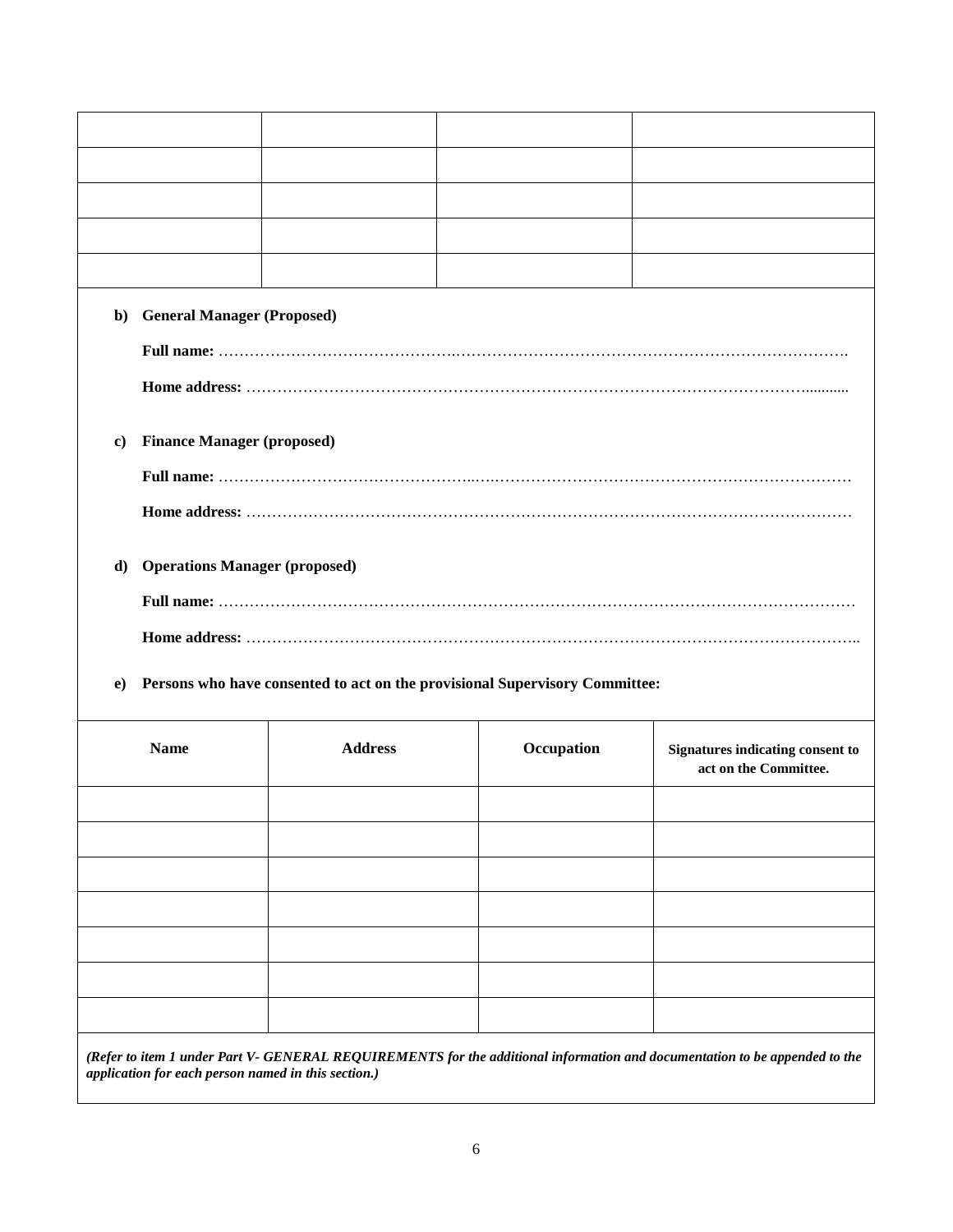#### **PART VI: GENERAL REQUIREMENTS**

- **1. For each individual Director and Senior Officer named in this application, please provide the following:**
	- Completed Personal Declaration Questionnaire, in the prescribed form, along with the relevant documents indicated therein.
- **2. For the Money Laundering Reporting Officer and Compliance Officer named in this application, please be guided by the Guideline for Appointment of Regulatory Licensees Compliance Officers (CO), Money Laundering Compliance Officers (MLCO) and Money Laundering Reporting Officers (MLRO), and attach the following:**
	- Completed application for approval of proposed CO/MLCO/MLRO, in the prescribed form;
	- Completed Personal Declaration Form for each proposed CO/MLCO/MLRO, in the prescribed form;
	- All other relevant documents as indicated in the form.

#### **Forms can be accessed from the Commission's website, [www.tcifsc.tc.](http://www.tcifsc.tc/)**

- **3. Attach a business plan which addresses, at a minimum, the following:** 
	- Mission.
	- Market/niche which the proposed credit union intends to serve.
	- The feasibility study conducted in support of this application.
	- Evidence of ability to satisfy section 13 of the Credit Union Ordinance upon licensing:

*(This can be in the form of a signed declaration by each proposed member, indicating willingness to join the Credit Union and that they meet the minimum requirements. The declaration should indicate the minimum requirement for membership, which should include: membership fees, minimum shareholding, age limit (at least 18 years old), etc. The applicant is to ensure that the proposed members understand the minimum requirements.)* 

- Detailed pro forma financial statements (including balance sheet, income and expenses and cash flows projections) for the first three (3) years of operation.
- Draft policies to address, inter alia: shares, lending, investments, funds management, capital accumulations payment of dividends, collections procedures, etc.
- Proposed sources and types of funding (including contingency arrangements).
- **4. Provide two copies of the proposed by-laws required under section 12 (c) of the Credit Union Ordinance 2016 and the Regulations.**
- **5. Attach a copy of the receipt of payment of the prescribed application fee (***refer to Schedule 7 of the Credit Union Ordinance 2016)***.**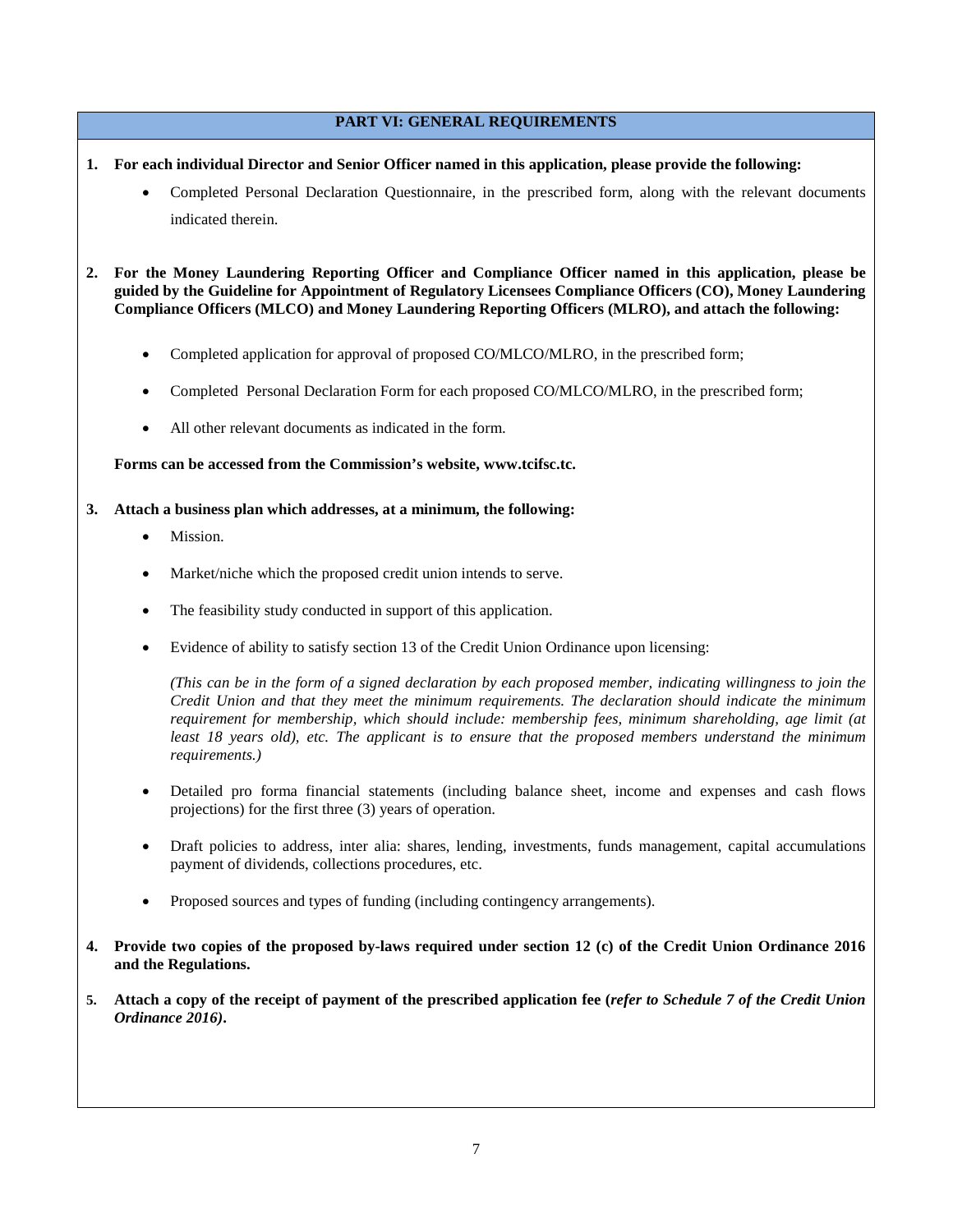| <b>EXISTENCE IS INTENDED TO BE PERPETUAL.</b>         |                                                                      |
|-------------------------------------------------------|----------------------------------------------------------------------|
| Director designate<br>(Signature)                     | Secretary designate<br>(Signature)                                   |
|                                                       |                                                                      |
| Date (DD/MM/YYYY)                                     | Date (DD/MM/YYYY)                                                    |
| 2.<br>ATTACHED ANNEXES (IF ANY) ARE TRUE AND CORRECT. | WE DECLARE THAT THE INFORMATION GIVEN IN THIS APPLICATION AND IN THE |
| Director designate<br>(Signature)                     | <b>Secretary designate</b><br>(Signature)                            |

| <b>FOR FSC USE ONLY</b>                              |  |  |  |  |  |  |
|------------------------------------------------------|--|--|--|--|--|--|
|                                                      |  |  |  |  |  |  |
|                                                      |  |  |  |  |  |  |
| Department's recommendation:                         |  |  |  |  |  |  |
| Reject   Additional information required  <br>Accept |  |  |  |  |  |  |
|                                                      |  |  |  |  |  |  |
|                                                      |  |  |  |  |  |  |
|                                                      |  |  |  |  |  |  |
| Application: Approved   Denied   Deferred            |  |  |  |  |  |  |
| $Reason(s)$ for denial or deferral (if applicable)   |  |  |  |  |  |  |
|                                                      |  |  |  |  |  |  |
|                                                      |  |  |  |  |  |  |
|                                                      |  |  |  |  |  |  |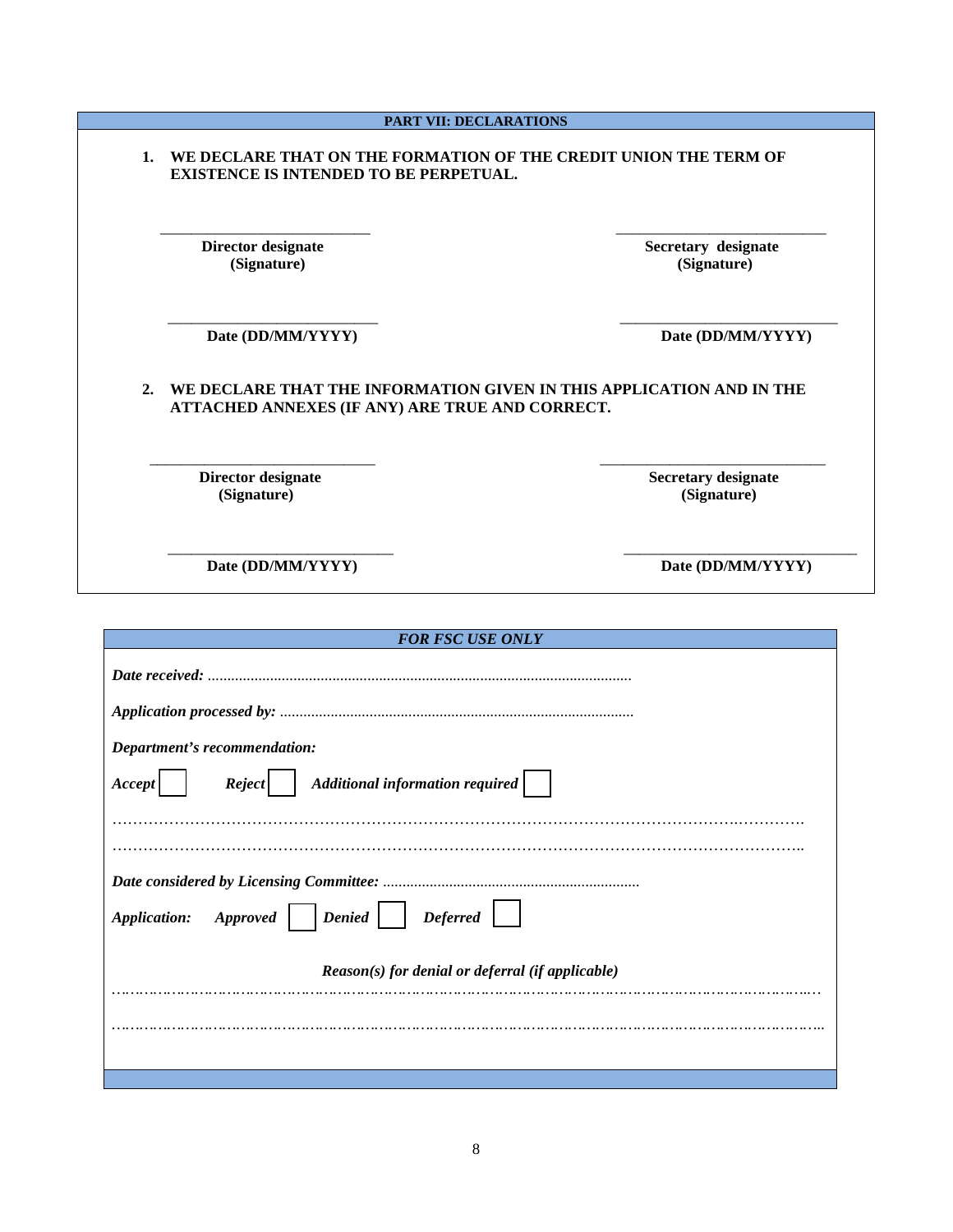### **Schedule of Members as at** ……………………..…

|                |             |                                           |                | Membership |                         | Permanent<br>(Non-withdrawal) Shares | <b>Regular shares</b>   |                                     | Ordinary                  |                          | Any other                      |
|----------------|-------------|-------------------------------------------|----------------|------------|-------------------------|--------------------------------------|-------------------------|-------------------------------------|---------------------------|--------------------------|--------------------------------|
|                | <b>Name</b> | <b>Position in Credit</b><br><b>Union</b> | <b>Address</b> | Fee        | No. of<br><b>Shares</b> | Value of<br><b>Shares</b><br>(US\$)  | No. of<br><b>Shares</b> | Value of<br><b>Shares</b><br>(US\$) | Saving<br><b>Deposits</b> | Fixed<br><b>Deposits</b> | fees or<br><b>Contribution</b> |
| $\mathbf{1}$   |             |                                           |                |            |                         |                                      |                         |                                     |                           |                          |                                |
| $\overline{2}$ |             |                                           |                |            |                         |                                      |                         |                                     |                           |                          |                                |
| 3              |             |                                           |                |            |                         |                                      |                         |                                     |                           |                          |                                |
| 4              |             |                                           |                |            |                         |                                      |                         |                                     |                           |                          |                                |
| 5              |             |                                           |                |            |                         |                                      |                         |                                     |                           |                          |                                |
| 6              |             |                                           |                |            |                         |                                      |                         |                                     |                           |                          |                                |
| $\overline{7}$ |             |                                           |                |            |                         |                                      |                         |                                     |                           |                          |                                |
| 8              |             |                                           |                |            |                         |                                      |                         |                                     |                           |                          |                                |
| 9              |             |                                           |                |            |                         |                                      |                         |                                     |                           |                          |                                |
| $10\,$         |             |                                           |                |            |                         |                                      |                         |                                     |                           |                          |                                |
| 11             |             |                                           |                |            |                         |                                      |                         |                                     |                           |                          |                                |
| 12             |             |                                           |                |            |                         |                                      |                         |                                     |                           |                          |                                |
| 13             |             |                                           |                |            |                         |                                      |                         |                                     |                           |                          |                                |
| $14\,$         |             |                                           |                |            |                         |                                      |                         |                                     |                           |                          |                                |
| 15             |             |                                           |                |            |                         |                                      |                         |                                     |                           |                          |                                |
| 16             |             |                                           |                |            |                         |                                      |                         |                                     |                           |                          |                                |
| 17             |             |                                           |                |            |                         |                                      |                         |                                     |                           |                          |                                |
| 18             |             |                                           |                |            |                         |                                      |                         |                                     |                           |                          |                                |
| 19             |             |                                           |                |            |                         |                                      |                         |                                     |                           |                          |                                |
| $20\,$         |             |                                           |                |            |                         |                                      |                         |                                     |                           |                          |                                |
| 21             |             |                                           |                |            |                         |                                      |                         |                                     |                           |                          |                                |
| 22             |             |                                           |                |            |                         |                                      |                         |                                     |                           |                          |                                |
| 23             |             |                                           |                |            |                         |                                      |                         |                                     |                           |                          |                                |
| 24             |             |                                           |                |            |                         |                                      |                         |                                     |                           |                          |                                |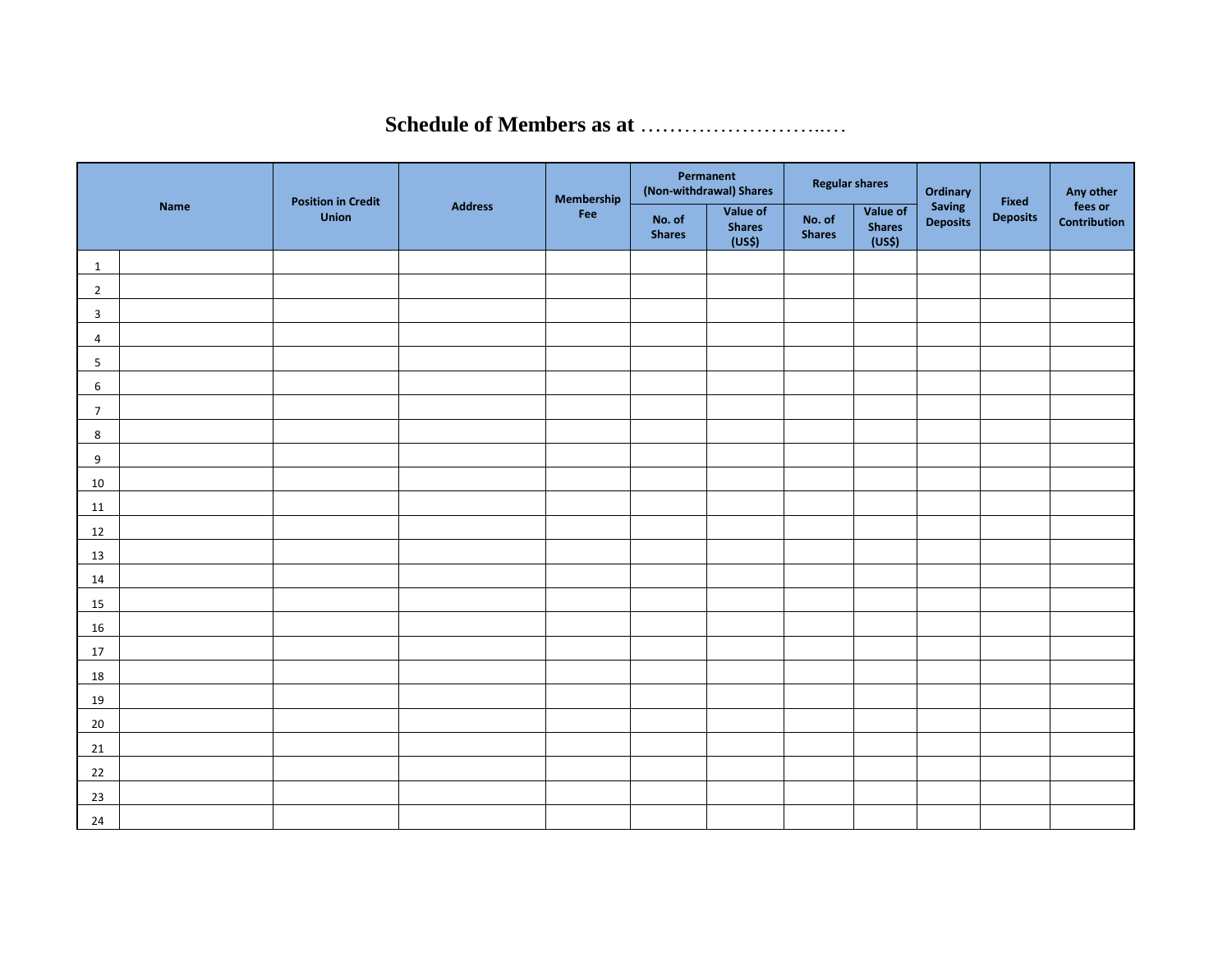|        |             |                                    |                | Membership |                         | Permanent<br>(Non-withdrawal) Shares | <b>Regular shares</b>   |                                     | Ordinary                  |                          | Any other               |
|--------|-------------|------------------------------------|----------------|------------|-------------------------|--------------------------------------|-------------------------|-------------------------------------|---------------------------|--------------------------|-------------------------|
|        | <b>Name</b> | <b>Position in Credit</b><br>Union | <b>Address</b> | Fee        | No. of<br><b>Shares</b> | Value of<br><b>Shares</b><br>(US\$)  | No. of<br><b>Shares</b> | Value of<br><b>Shares</b><br>(US\$) | Saving<br><b>Deposits</b> | Fixed<br><b>Deposits</b> | fees or<br>Contribution |
| 25     |             |                                    |                |            |                         |                                      |                         |                                     |                           |                          |                         |
| 26     |             |                                    |                |            |                         |                                      |                         |                                     |                           |                          |                         |
| $27\,$ |             |                                    |                |            |                         |                                      |                         |                                     |                           |                          |                         |
| 28     |             |                                    |                |            |                         |                                      |                         |                                     |                           |                          |                         |
| 29     |             |                                    |                |            |                         |                                      |                         |                                     |                           |                          |                         |
| $30\,$ |             |                                    |                |            |                         |                                      |                         |                                     |                           |                          |                         |
| 31     |             |                                    |                |            |                         |                                      |                         |                                     |                           |                          |                         |
| 32     |             |                                    |                |            |                         |                                      |                         |                                     |                           |                          |                         |
| 33     |             |                                    |                |            |                         |                                      |                         |                                     |                           |                          |                         |
| $34\,$ |             |                                    |                |            |                         |                                      |                         |                                     |                           |                          |                         |
| $35\,$ |             |                                    |                |            |                         |                                      |                         |                                     |                           |                          |                         |
| $36\,$ |             |                                    |                |            |                         |                                      |                         |                                     |                           |                          |                         |
| $37\,$ |             |                                    |                |            |                         |                                      |                         |                                     |                           |                          |                         |
| $38\,$ |             |                                    |                |            |                         |                                      |                         |                                     |                           |                          |                         |
| 39     |             |                                    |                |            |                         |                                      |                         |                                     |                           |                          |                         |
| $40\,$ |             |                                    |                |            |                         |                                      |                         |                                     |                           |                          |                         |
| 41     |             |                                    |                |            |                         |                                      |                         |                                     |                           |                          |                         |
| 42     |             |                                    |                |            |                         |                                      |                         |                                     |                           |                          |                         |
| 43     |             |                                    |                |            |                         |                                      |                         |                                     |                           |                          |                         |
| 44     |             |                                    |                |            |                         |                                      |                         |                                     |                           |                          |                         |
| $45\,$ |             |                                    |                |            |                         |                                      |                         |                                     |                           |                          |                         |
| 46     |             |                                    |                |            |                         |                                      |                         |                                     |                           |                          |                         |
| 47     |             |                                    |                |            |                         |                                      |                         |                                     |                           |                          |                         |
| 48     |             |                                    |                |            |                         |                                      |                         |                                     |                           |                          |                         |
| 49     |             |                                    |                |            |                         |                                      |                         |                                     |                           |                          |                         |
| 50     |             |                                    |                |            |                         |                                      |                         |                                     |                           |                          |                         |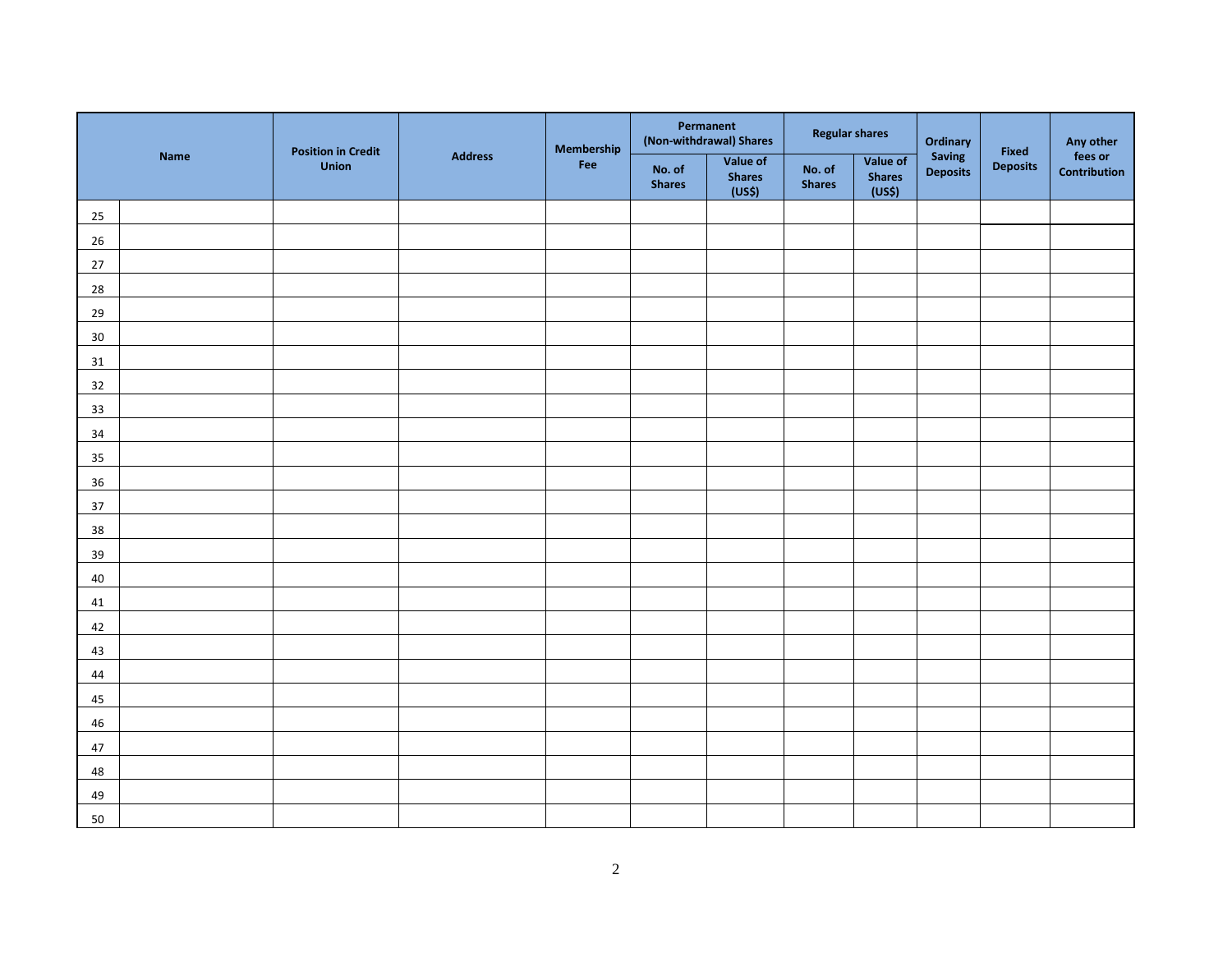|        |             |                                    |                | Membership |                         | Permanent<br>(Non-withdrawal) Shares | <b>Regular shares</b>   |                                     | Ordinary                  |                          | Any other               |
|--------|-------------|------------------------------------|----------------|------------|-------------------------|--------------------------------------|-------------------------|-------------------------------------|---------------------------|--------------------------|-------------------------|
|        | <b>Name</b> | <b>Position in Credit</b><br>Union | <b>Address</b> | Fee        | No. of<br><b>Shares</b> | Value of<br><b>Shares</b><br>(US\$)  | No. of<br><b>Shares</b> | Value of<br><b>Shares</b><br>(US\$) | Saving<br><b>Deposits</b> | Fixed<br><b>Deposits</b> | fees or<br>Contribution |
| 51     |             |                                    |                |            |                         |                                      |                         |                                     |                           |                          |                         |
| 52     |             |                                    |                |            |                         |                                      |                         |                                     |                           |                          |                         |
| 53     |             |                                    |                |            |                         |                                      |                         |                                     |                           |                          |                         |
| 54     |             |                                    |                |            |                         |                                      |                         |                                     |                           |                          |                         |
| 55     |             |                                    |                |            |                         |                                      |                         |                                     |                           |                          |                         |
| 56     |             |                                    |                |            |                         |                                      |                         |                                     |                           |                          |                         |
| 57     |             |                                    |                |            |                         |                                      |                         |                                     |                           |                          |                         |
| 58     |             |                                    |                |            |                         |                                      |                         |                                     |                           |                          |                         |
| 59     |             |                                    |                |            |                         |                                      |                         |                                     |                           |                          |                         |
| 60     |             |                                    |                |            |                         |                                      |                         |                                     |                           |                          |                         |
| 61     |             |                                    |                |            |                         |                                      |                         |                                     |                           |                          |                         |
| 62     |             |                                    |                |            |                         |                                      |                         |                                     |                           |                          |                         |
| 63     |             |                                    |                |            |                         |                                      |                         |                                     |                           |                          |                         |
| 64     |             |                                    |                |            |                         |                                      |                         |                                     |                           |                          |                         |
| 65     |             |                                    |                |            |                         |                                      |                         |                                     |                           |                          |                         |
| 66     |             |                                    |                |            |                         |                                      |                         |                                     |                           |                          |                         |
| 67     |             |                                    |                |            |                         |                                      |                         |                                     |                           |                          |                         |
| 68     |             |                                    |                |            |                         |                                      |                         |                                     |                           |                          |                         |
| 69     |             |                                    |                |            |                         |                                      |                         |                                     |                           |                          |                         |
| 70     |             |                                    |                |            |                         |                                      |                         |                                     |                           |                          |                         |
| 71     |             |                                    |                |            |                         |                                      |                         |                                     |                           |                          |                         |
| 72     |             |                                    |                |            |                         |                                      |                         |                                     |                           |                          |                         |
| 73     |             |                                    |                |            |                         |                                      |                         |                                     |                           |                          |                         |
| $74\,$ |             |                                    |                |            |                         |                                      |                         |                                     |                           |                          |                         |
| $75\,$ |             |                                    |                |            |                         |                                      |                         |                                     |                           |                          |                         |
| 76     |             |                                    |                |            |                         |                                      |                         |                                     |                           |                          |                         |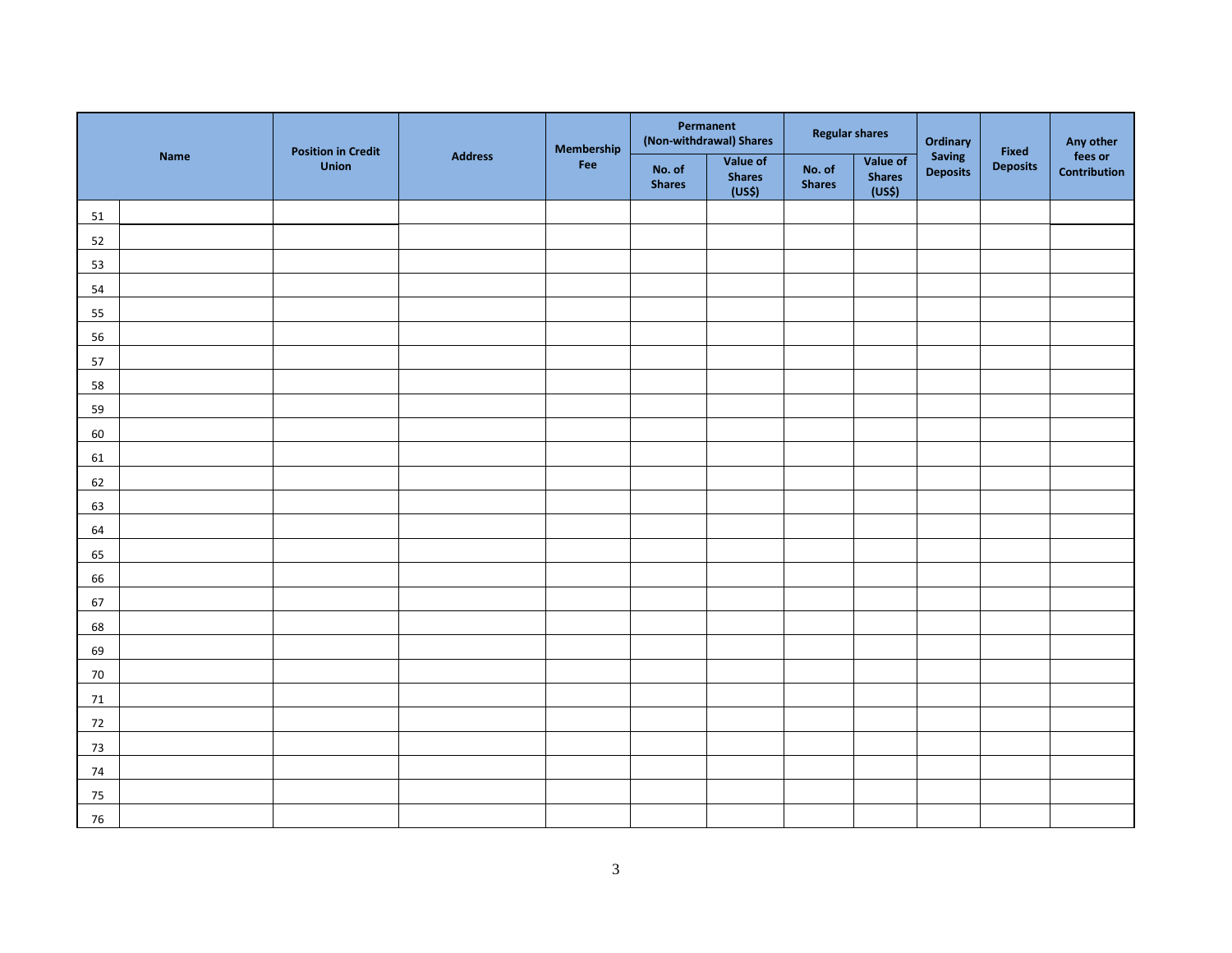|            |             | <b>Position in Credit</b> |                | Membership | Permanent<br>(Non-withdrawal) Shares |                                     | <b>Regular shares</b>   |                                     | Ordinary                  |                          | Any other               |
|------------|-------------|---------------------------|----------------|------------|--------------------------------------|-------------------------------------|-------------------------|-------------------------------------|---------------------------|--------------------------|-------------------------|
|            | <b>Name</b> | Union                     | <b>Address</b> | Fee        | No. of<br><b>Shares</b>              | Value of<br><b>Shares</b><br>(US\$) | No. of<br><b>Shares</b> | Value of<br><b>Shares</b><br>(US\$) | Saving<br><b>Deposits</b> | Fixed<br><b>Deposits</b> | fees or<br>Contribution |
| 77         |             |                           |                |            |                                      |                                     |                         |                                     |                           |                          |                         |
| ${\bf 78}$ |             |                           |                |            |                                      |                                     |                         |                                     |                           |                          |                         |
| 79         |             |                           |                |            |                                      |                                     |                         |                                     |                           |                          |                         |
| 80         |             |                           |                |            |                                      |                                     |                         |                                     |                           |                          |                         |
| ${\bf 81}$ |             |                           |                |            |                                      |                                     |                         |                                     |                           |                          |                         |
| 82         |             |                           |                |            |                                      |                                     |                         |                                     |                           |                          |                         |
| 83         |             |                           |                |            |                                      |                                     |                         |                                     |                           |                          |                         |
| 84         |             |                           |                |            |                                      |                                     |                         |                                     |                           |                          |                         |
| 85         |             |                           |                |            |                                      |                                     |                         |                                     |                           |                          |                         |
| 86         |             |                           |                |            |                                      |                                     |                         |                                     |                           |                          |                         |
| 87         |             |                           |                |            |                                      |                                     |                         |                                     |                           |                          |                         |
| 88         |             |                           |                |            |                                      |                                     |                         |                                     |                           |                          |                         |
| 89         |             |                           |                |            |                                      |                                     |                         |                                     |                           |                          |                         |
| $90\,$     |             |                           |                |            |                                      |                                     |                         |                                     |                           |                          |                         |
| 91         |             |                           |                |            |                                      |                                     |                         |                                     |                           |                          |                         |
| 92         |             |                           |                |            |                                      |                                     |                         |                                     |                           |                          |                         |
| 93         |             |                           |                |            |                                      |                                     |                         |                                     |                           |                          |                         |
| 94         |             |                           |                |            |                                      |                                     |                         |                                     |                           |                          |                         |
| 95         |             |                           |                |            |                                      |                                     |                         |                                     |                           |                          |                         |
| 96         |             |                           |                |            |                                      |                                     |                         |                                     |                           |                          |                         |
| 97         |             |                           |                |            |                                      |                                     |                         |                                     |                           |                          |                         |
| 98         |             |                           |                |            |                                      |                                     |                         |                                     |                           |                          |                         |
| 99         |             |                           |                |            |                                      |                                     |                         |                                     |                           |                          |                         |
| 100        |             |                           |                |            |                                      |                                     |                         |                                     |                           |                          |                         |